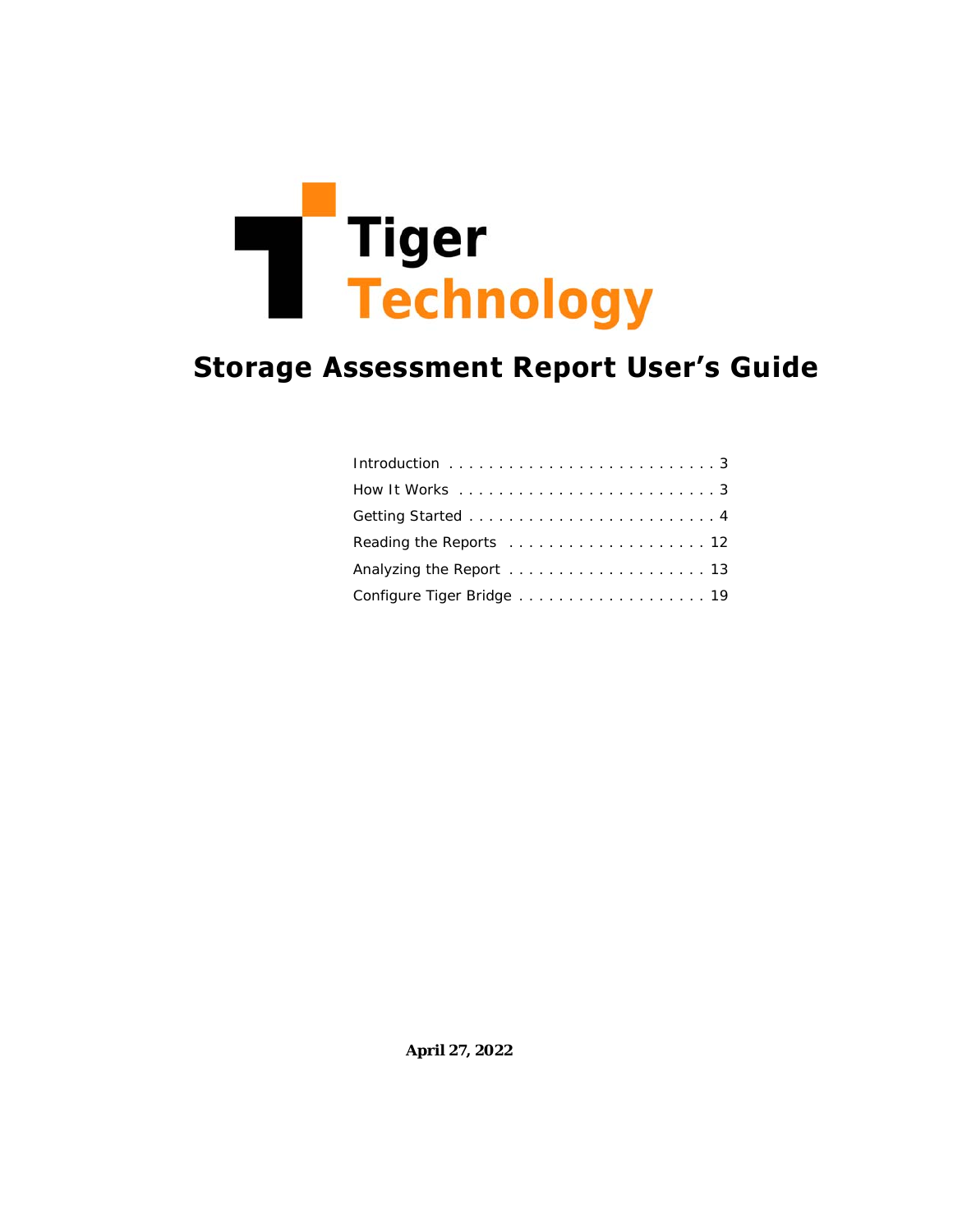© Copyright 2022 Tiger Technology. All rights reserved.

This publication, or parts thereof, may not be reproduced in any form, by any method, for any purpose.

TIGER TECHNOLOGY MAKES NO WARRANTY, EITHER EXPRESSED OR IMPLIED, INCLUDING BUT NOT LIMITED TO ANY IMPLIED WARRANTIES, OF MERCHANTABILITY OR FITNESS FOR A PARTICULAR PURPOSE, REGARDING THESE MATERIALS AND MAKES SUCH MATERIALS AVAILABLE SOLELY ON AN "AS-IS" BASIS.

IN NO EVENT SHALL TIGER TECHNOLOGY BE LIABLE TO ANYONE FOR SPECIAL, COLLATERAL, INCIDENTAL, OR CONSEQUENTIAL DAMAGES IN CONNECTION WITH OR ARISING OUT OF PURCHASE OR USE OF THESE MATERIALS. THE SOLE AND EXCLUSIVE LIABILITY TO TIGER TECHNOLOGY, REGARDLESS OF THE FORM OF ACTION, SHALL NOT EXCEED THE PURCHASE PRICE OF THE MATERIALS DESCRIBED HEREIN.

Tiger Technology reserves the right to revise and improve its products as it sees fit. This publication describes the state of this product at the time of its publication, and may not reflect the product at all times in the future.

#### THIRD-PARTY TRADEMARKS

All other brand names, product names, or trademarks belong to their respective holders.

Title: Storage Assessment Report User's Guide Product version: 1.0 Date: April 27, 2022

# **Manual Revision and Control**

### **Revision Record**

| Date                         | Description | Page Version |
|------------------------------|-------------|--------------|
| 07 Feb. 2020   Initial Draft |             |              |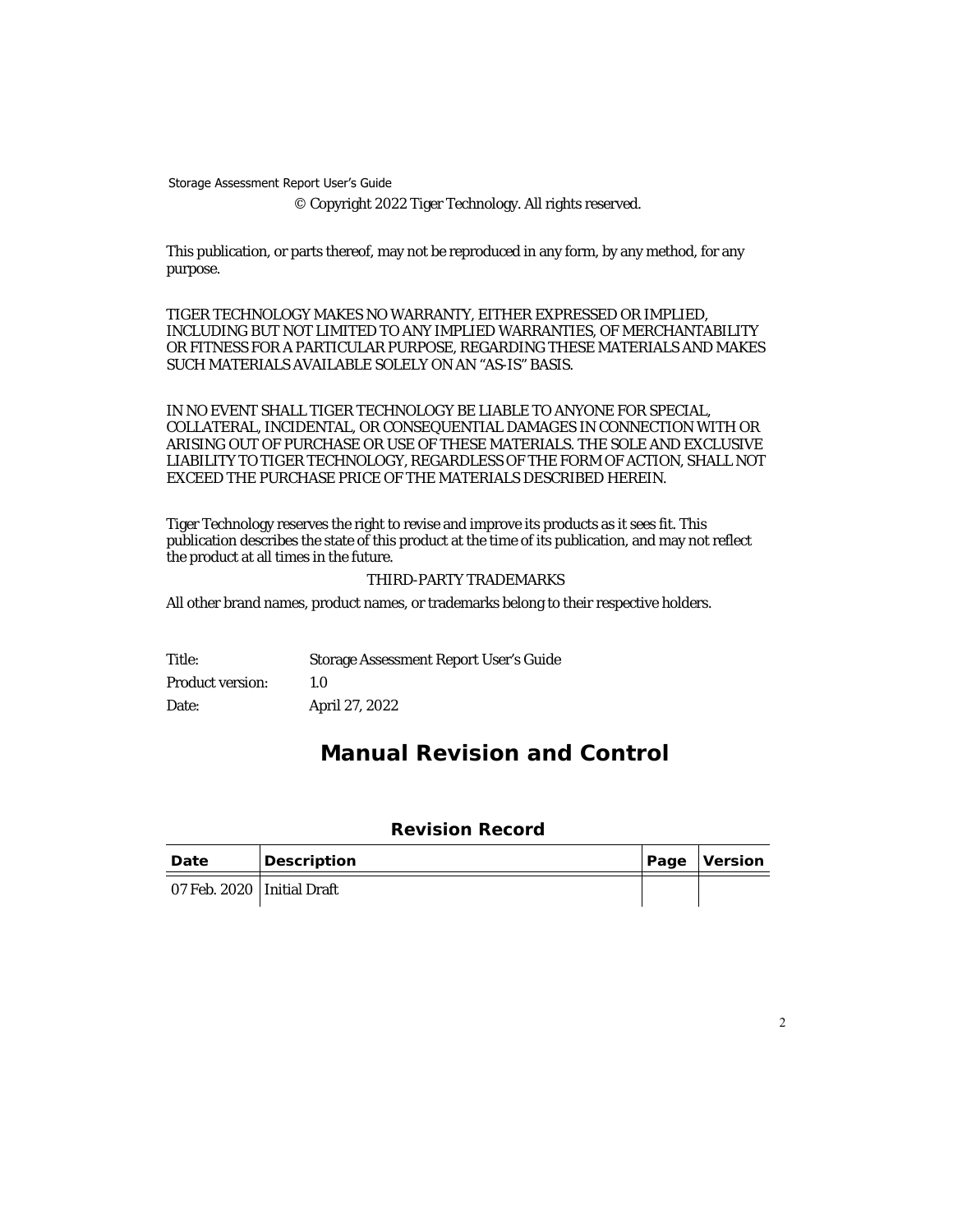# <span id="page-2-1"></span>**Introduction**

Tiger Technology's Storage Assessment Report utilizes Microsoft's Power BI engine to provide you with detailed reports about data usage on a locally mounted NTFS drive or an SMB/NFS share mapped on the computer. Statistics about the size and percentage of created, accessed and modified data in the selected path allow you to gain deeper insight into how your organization uses storage, to assess the approximate data growth as well as the gains of migrating to hybrid storage. The report can also be used as a starting point for configuring Tiger Bridge, Tiger Technology's data lifecycle management solution across storage tiers.

This manual will guide you in the process of downloading and installing the tool and generating reports.

# <span id="page-2-0"></span>**How It Works**

The Storage Assessment Report workflow goes through three simple steps:

- **1.** Collect metadata from the path you want to analyze, using the Storage Assessment Data Collection tool.
- **2.** Submit the collected metadata to the Microsoft Power BI engine for analysis, using the Storage Assessment Data Collection tool.
- **3.** View the storage assessment report

To begin, you need to download and install the Storage Assessment Data Collection Tool on a computer running Microsoft Windows. You can then generate a Storage Assessment Report for any path accessible on the computer (a whole NTFS volume, a subfolder or a mapped SMB/NFS share). The tool collects data about the size, number and percentage of total size of created, accessed and modified files. It then uploads this metadata to a Microsoft Azure container, where the Microsoft Power BI engine analyzes it for the purposes of the Storage Assessment Report. Once the analysis is ready, you need to log on to the Tiger Technology licensing server to view the report. The Storage Assessment Report order is active for 30 days. After that the order and the associated data are automatically deleted.

**Note:** *Tiger Technology does not gain any access to your data.*

### **Number of Reports Per Order**

When you register for a Storage Assessment Report order, you need to specify how many slots your order should be charged for. The number of slots in your order determines the maximum number of reports you can generate concurrently. For example, an order for two slots allows you to generate two concurrent reports for two drives either on the same computer or each on a separate computer. Even if you choose to create an order for just one slot, you can generate reports for as many drives/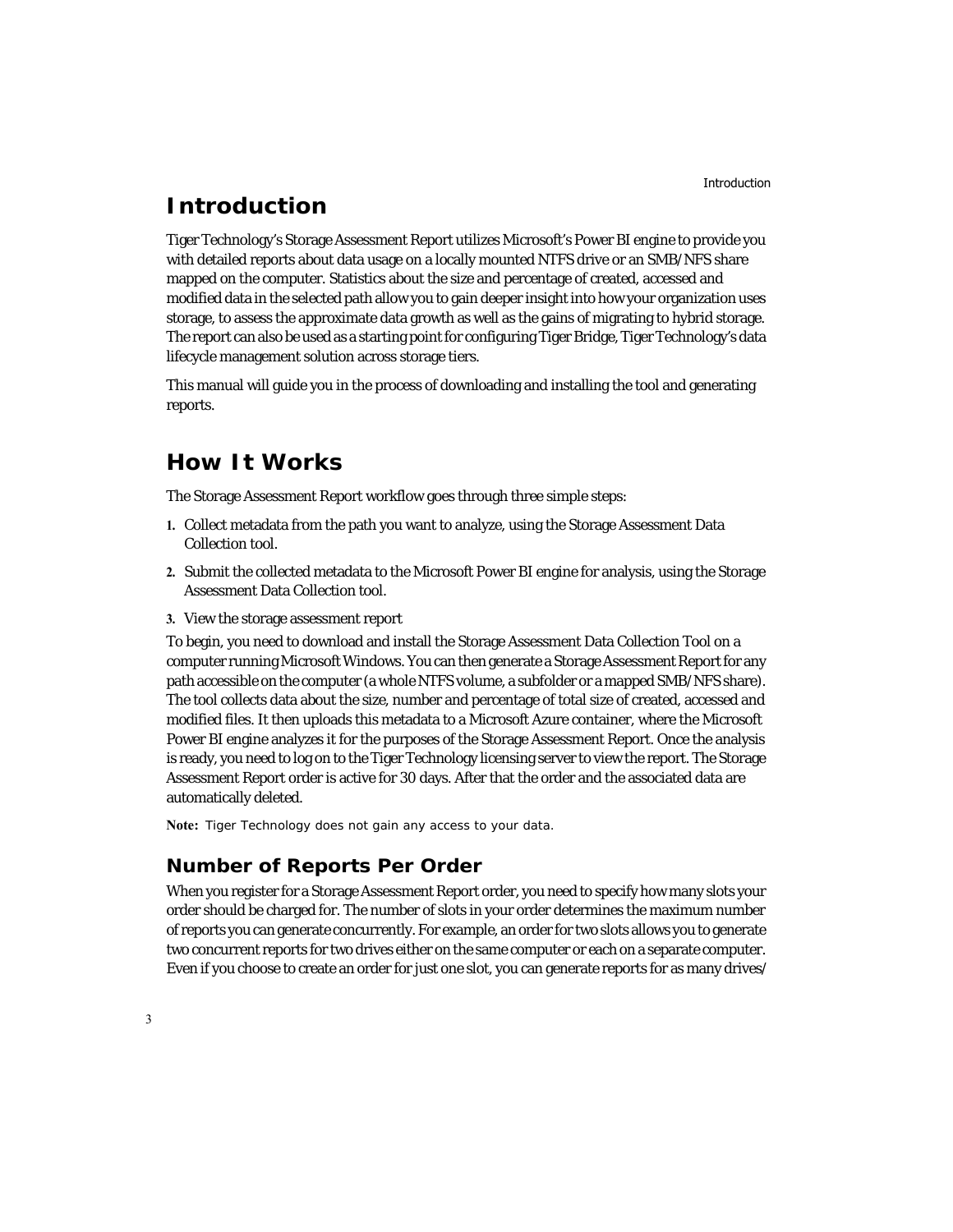SMB shares on the same computer as you wish, keeping in mind that a newly generated report overwrites the last one. You cannot overwrite a report generated on one computer with a report generated on another. To help you with discerning between slots and their respective reports, the Storage Assessment Data Collection Tool allows you to specify a name for each slot and to attach a UTC timestamp with the date and time of creation to the name. Additionally, the slots drop-down box also displays the serial number of the tool on the computer on which the slot has been used. You can get the tool's serial number on the computer following the steps below and this way discern between computers having used slots in your order.

### **To view the Storage Assessment Data Collection Tool serial number:**

**1.** Start Command Prompt and change the directory to the folder containing the serial\_tool.exe.

The serial\_tool.exe is located in the "tools" sub-folder of the Storage Assessment Data Collection Tool installation folder. Thus, if the tool is installed in C:\Program Files\Tiger Technology\Storage Assessment, execute the following: cd "C:\Program Files\Tiger Technology\Storage Assessment\tools"

**2.** To view the serial number of the tool on the computer, execute the following: serial\_tool.exe

The serial\_tool.exe displays the serial number of the Storage Assessment Data Collection Tool on this computer.

# <span id="page-3-0"></span>**Getting Started**

### **Register an Order**

Before you can download and install the tool, you need to register for access to the Tiger Technology licensing server and complete your payment for the Storage Assessment Report order, following the steps below.

### **To register for a Storage Assessment Report order:**

- **1.** In a web browser, go to: http://www.tiger-technology.com/services-and-support/storage-assessment-report
- **2.** Under Storage Assessment, click Get Started.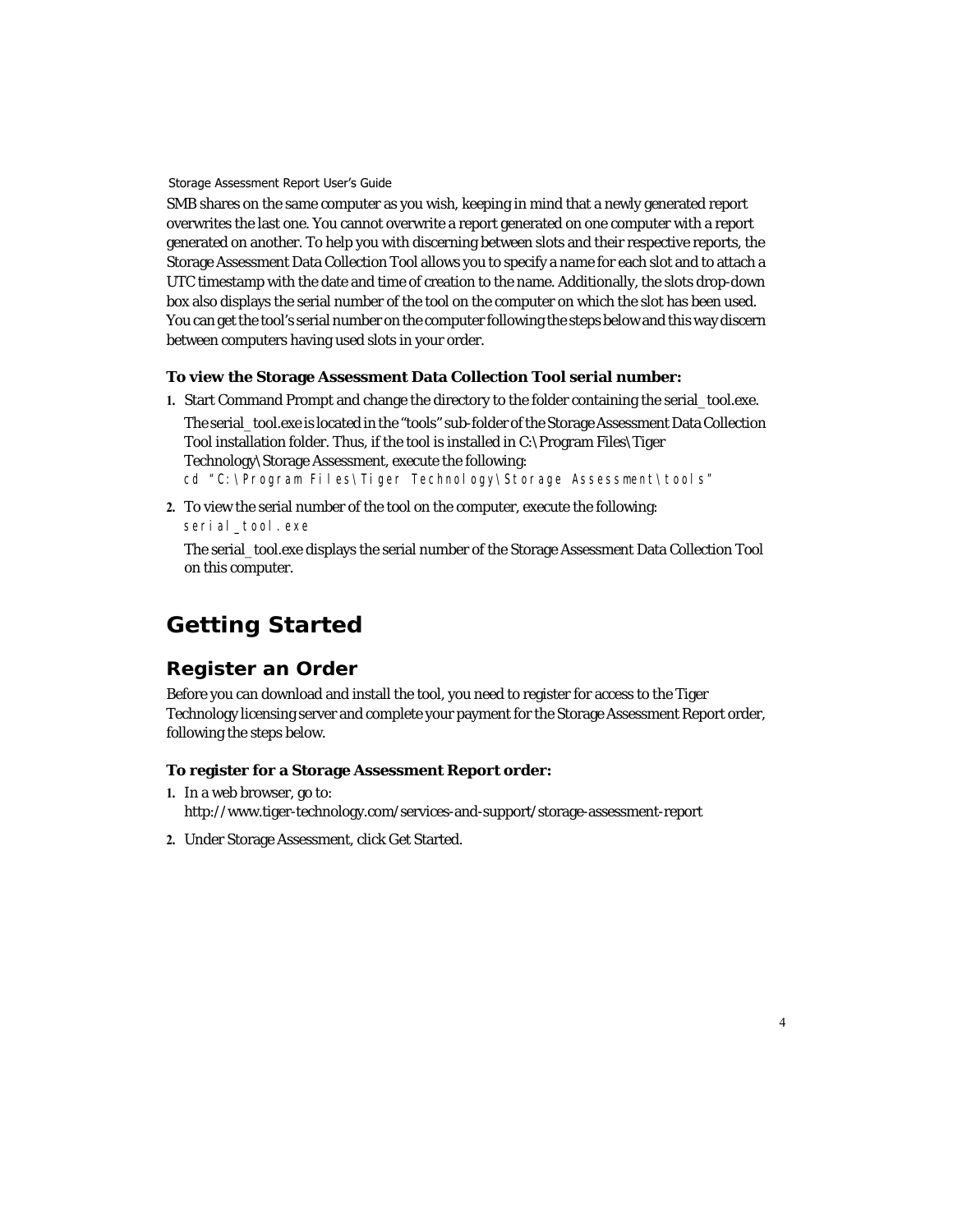**3.** Fill in your name and email, and then click Submit.

| ×<br><b>Tiger Technology Storage</b><br><b>Assessment Report</b>                                                      |  |  |  |  |  |  |
|-----------------------------------------------------------------------------------------------------------------------|--|--|--|--|--|--|
| Please enter your name and email to get further instructions and finish your<br>registration.                         |  |  |  |  |  |  |
| First name*                                                                                                           |  |  |  |  |  |  |
| User                                                                                                                  |  |  |  |  |  |  |
| Last name*                                                                                                            |  |  |  |  |  |  |
| Last Name                                                                                                             |  |  |  |  |  |  |
| Email*                                                                                                                |  |  |  |  |  |  |
| user@user.com                                                                                                         |  |  |  |  |  |  |
| protected by reCAPTCHA<br>Privacy - Terms                                                                             |  |  |  |  |  |  |
| <b>Submit</b>                                                                                                         |  |  |  |  |  |  |
| Note: If you can't find the Registration email from Tiger Technology in your<br>Inbox, please check your Spam folder. |  |  |  |  |  |  |

**Note:** *Provide a valid email, on which to receive the link needed to complete your registration.*

**4.** Follow the link received in the email from Tiger Technology and fill in the registration form:

| Username                | user@user.com            |              |
|-------------------------|--------------------------|--------------|
| Password                |                          |              |
| <b>Confirm Password</b> |                          |              |
| <b>Full Name</b>        |                          |              |
| Country                 | $\overline{\phantom{a}}$ | $\checkmark$ |
| City                    |                          |              |
| Postal/ZIP code         |                          |              |
| <b>SAR Region:</b>      | (Europe) West Europe     | $\checkmark$ |
| <b>SAR Reports:</b>     | 1                        |              |
|                         | Register                 |              |
|                         |                          |              |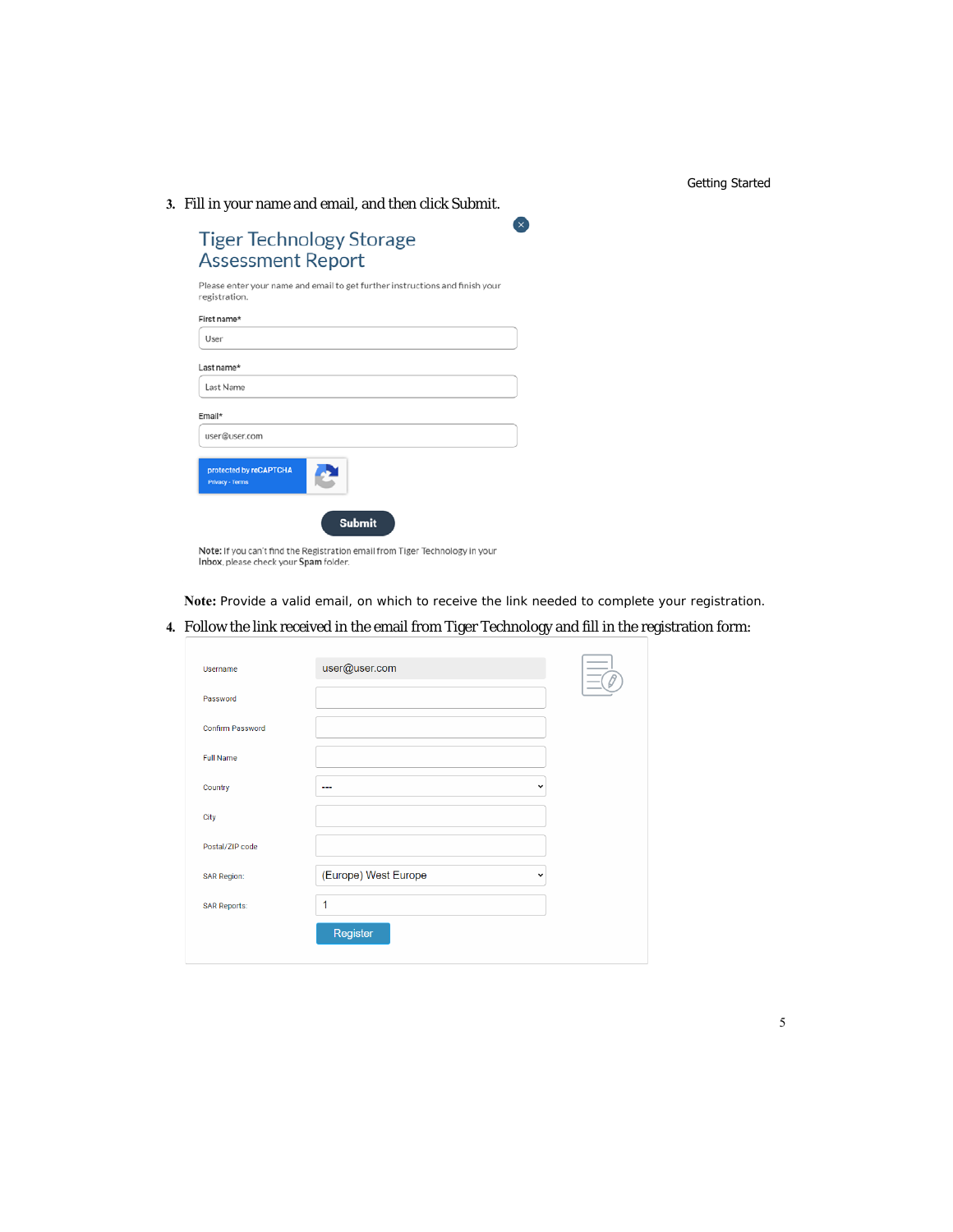• Enter the password for your account on the Tiger Technology licensing server, your name and address in the corresponding fields.

• In SAR Region, select the region in which the container with the collected metadata to be created.

• In SAR Reports, enter the number of concurrent reports you want to be able to generate.

**Note:** *The maximum number of concurrently generated reports per order is 30. In case you want to use more or to increase the number of reports after you have created your order, you need to create a new Storage Assessment Report order in your account for the additional number of reports, following the same steps.*

**5.** Click Register.

You are automatically redirected to the home page of your account on the Tiger Technology licensing server.

**Tip:** *Click the Storage Assessment Report order name to view a sample report.*

**6.** Click the name of the Storage Assessment Report order, then in the left pane, click Manage subscriptions.

| Manage Subscriptions |
|----------------------|

The licensing server redirects you to the Stripe payment customer portal.

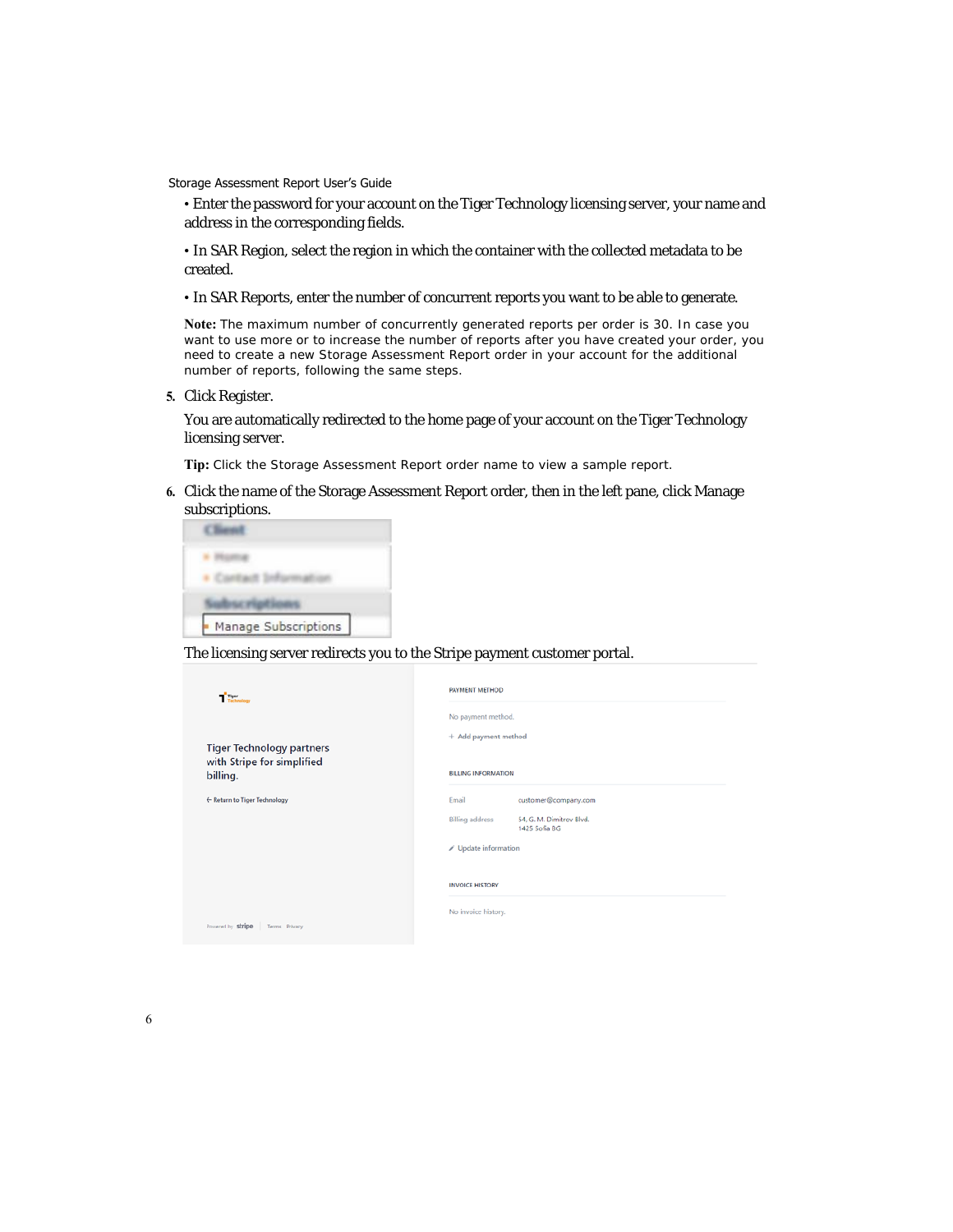#### **7.** Click Add payment method.



**8.** Enter the requested credit card information and select the "Use as default payment method" check box, then click Add.



# **Add payment method**

| - Card number                 | MM / YY |
|-------------------------------|---------|
| Use as default payment method |         |
| Add                           |         |
| Go back                       |         |

Your payment information is saved and you can go back to your account on the Tiger Technology licensing server to download and install the tool, following the steps below.

## **Software Digital Certificate**

The Storage Assessment Data Collection Tool uses a digital certificate issued by GlobalSign certification authority. For the digital certificate to be verified upon installing Storage Assessment Data Collection Tool, GlobalSign's root certificate must be installed in the Trusted Root Certification Authorities of the Certificate Manager on the computer. On computers connected to the Internet and operating in less restrictive environments, this is done automatically. If the computer on which you want to install Storage Assessment Data Collection Tool operates in a more restrictive domain environment, you must manually download the root certificate from GlobalSign and install it yourself, before installing the product.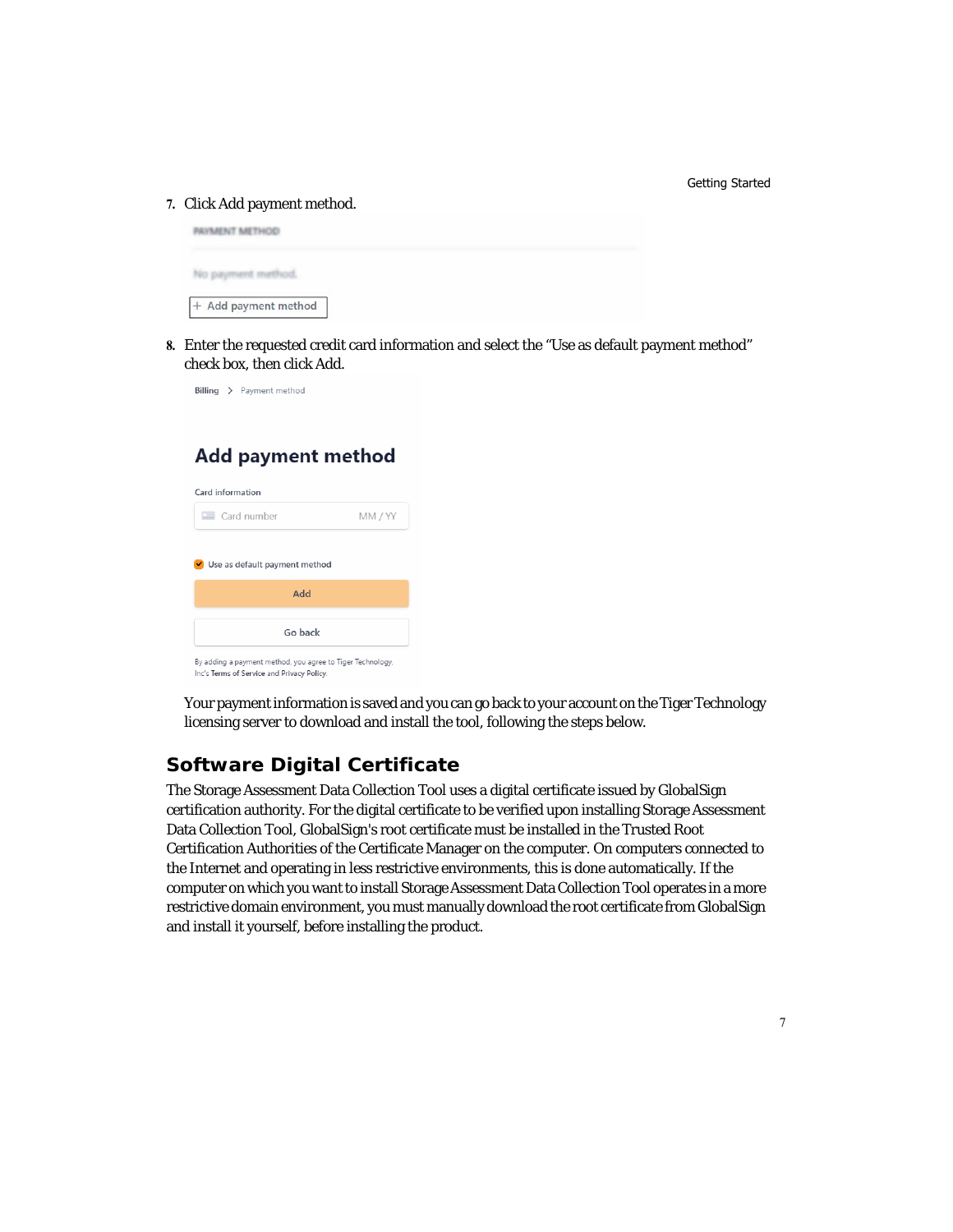### **Download and Install the Tool**

#### **To download and install the Storage Assessment Data Collection Tool:**

- **1.** Log on to the Tiger Technology licensing server at: https://license.tiger-technology.com
- **2.** On the home page of your account, click the name of the Storage Assessment Report order, then in the left pane, click Current Version.



- **3.** Click the Download button **1** next to the Storage Assessment Data Collection Tool.
- **4.** Double-click the downloaded installation file to install the tool.
- **5.** To open the tool, do one of the following:
	- Double-click the Storage Assessment Data Collection Tool shortcut on the desktop.

• Navigate to the installation folder of the Storage Assessment Data Collection Tool and doubleclick the installation file.

**6.** When prompted, confirm that you allow the application to make changes to your device and if needed, enter the credentials of a user with administrative privileges.

# **Generate and View a Report**

You can generate a report for any locally mounted NTFS volume or an SMB/NFS share accessible to the computer with the Storage Assessment Data Collection Tool installed.

### **Network Share Path Prerequisites**

As the Storage Assessment Report operates at system level, to generate a report for a network share, you must first map it on the computer, executing the steps with elevated privileges:

- **1.** Run command prompt as an administrator:
	- Click Start.
	- Type cmd.
	- Right-click Command Prompt and then click Run as administrator.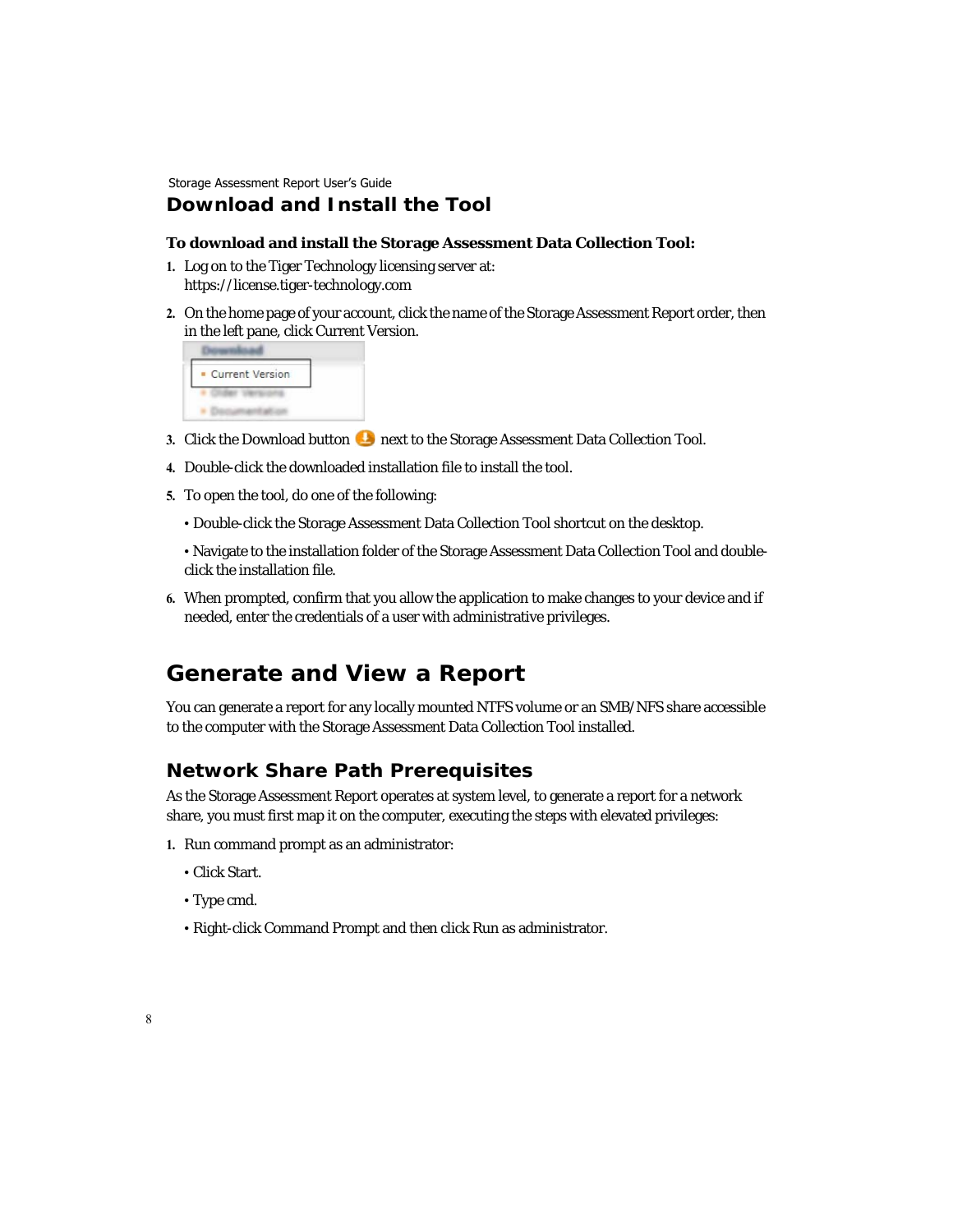**2.** In command prompt, execute the following:

```
net use [drive letter] [path] /user:[username] [password]
where:
```
[drive letter] is the drive letter to which you want to map the network share [path] is the full path to the folder you want to map as a network share [username] is the name of the user with write access to the share on the computer exporting it [password] is the password of the user with write access to the share on the computer exporting it

For example, to map a network path \\server\folder to drive letter F and to be able to access it with the privileges of user1 with password password1234, execute the following: net use F: \\server\folder /user: user1 password1234

**3.** Repeat the step above for each network share the contents of which you want to analyze with the Storage Assessment Report.

#### <span id="page-8-0"></span>**To generate a report:**

**1.** Open the Storage Assessment Data Collection tool.



**2.** Enter your order name and password in the respective fields.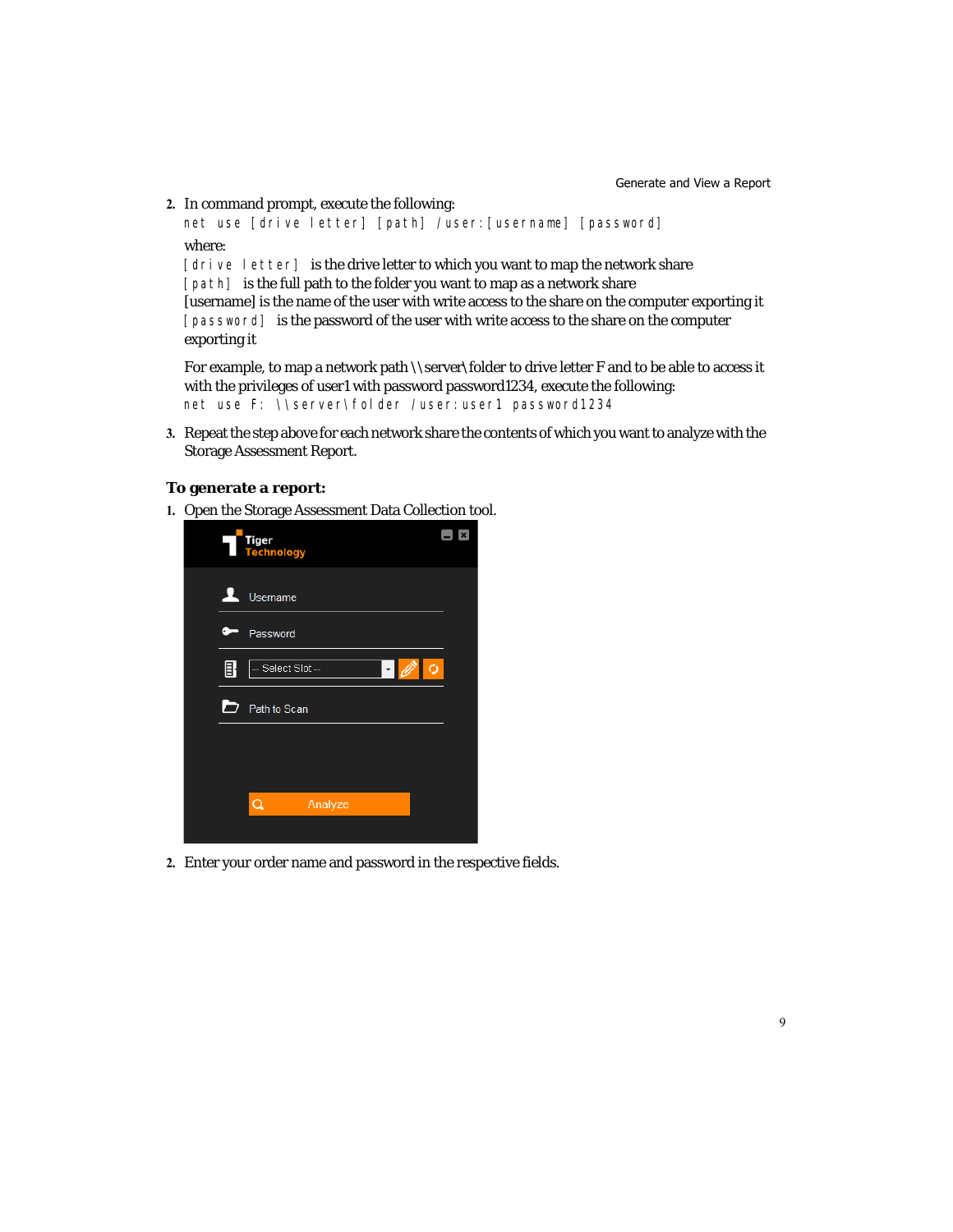**Note:** *Unless you have changed the password of your order, it uses the same password as the password of your account on the licensing server. You can find the order name in your profile on the Tiger Technology licensing server.*

| Client                                                                        |                                                                                                                                                                                                                                                                                       |                                                                                              |                |                                                                                                                           |                                                                                                |  |
|-------------------------------------------------------------------------------|---------------------------------------------------------------------------------------------------------------------------------------------------------------------------------------------------------------------------------------------------------------------------------------|----------------------------------------------------------------------------------------------|----------------|---------------------------------------------------------------------------------------------------------------------------|------------------------------------------------------------------------------------------------|--|
| + Homa<br>Contact In<br><b>Telescriptions</b><br><b>Harrage Subscriptions</b> | NBI To authoriticate to the software products, you need to use the corresponding account in the table below.<br>When registering a new account for a product, the password of your client account (the one you are currently logged in with) is seed.<br><b>Buildings are Gardens</b> | you click on Ordan Name you will automatically be transferred to the account of your choice. |                |                                                                                                                           |                                                                                                |  |
|                                                                               | Order Name                                                                                                                                                                                                                                                                            | <b>Bloodback</b>                                                                             |                |                                                                                                                           |                                                                                                |  |
|                                                                               | 462429 customer nameBooxmany.com                                                                                                                                                                                                                                                      | Persage Leesseement Depart 1.3 11                                                            | <b>Artists</b> | $\frac{1}{2} \left( \frac{1}{2} \right) \left( \frac{1}{2} \right) \left( \frac{1}{2} \right) \left( \frac{1}{2} \right)$ | $\frac{1}{2} \left( \frac{1}{2} \right) \left( \frac{1}{2} \right) \left( \frac{1}{2} \right)$ |  |

**3.** Select the slot to use for the report you are about to generate.

**Note:** *If you select a slot, which has already been used on the same computer, you will overwrite the current report for the slot with the report for the newly analyzed path.*

**4.** Click the edit button  $\oslash$  and in the dialog that opens enter a name of the slot and optionally enable the "Append timestamp to name" check box, then click Rename.

| <b>Tiger<br/>Technology</b>   |
|-------------------------------|
|                               |
|                               |
| 卧<br>$\mathbf{1}$             |
| Append timestamp to name<br>П |
| Cancel                        |
| Q.<br>Rename<br>Q             |

**5.** In Path to Scan, click the folder icon and browse to and select a drive/mapped network share, or any subfolder, to analyze its data usage.

**Note:** *You can narrow down the Storage Assessment Report to any subfolder of the selected path which is up to 5 levels deep in the folder hierarchy.*

**6.** Click Analyze and when prompted, confirm that you agree to submit it for analysis.

#### **To view the report:**

- **1.** Log on to the Tiger Technology licensing server.
- **2.** On the home page of your account, click the name of the Storage Assessment Report order.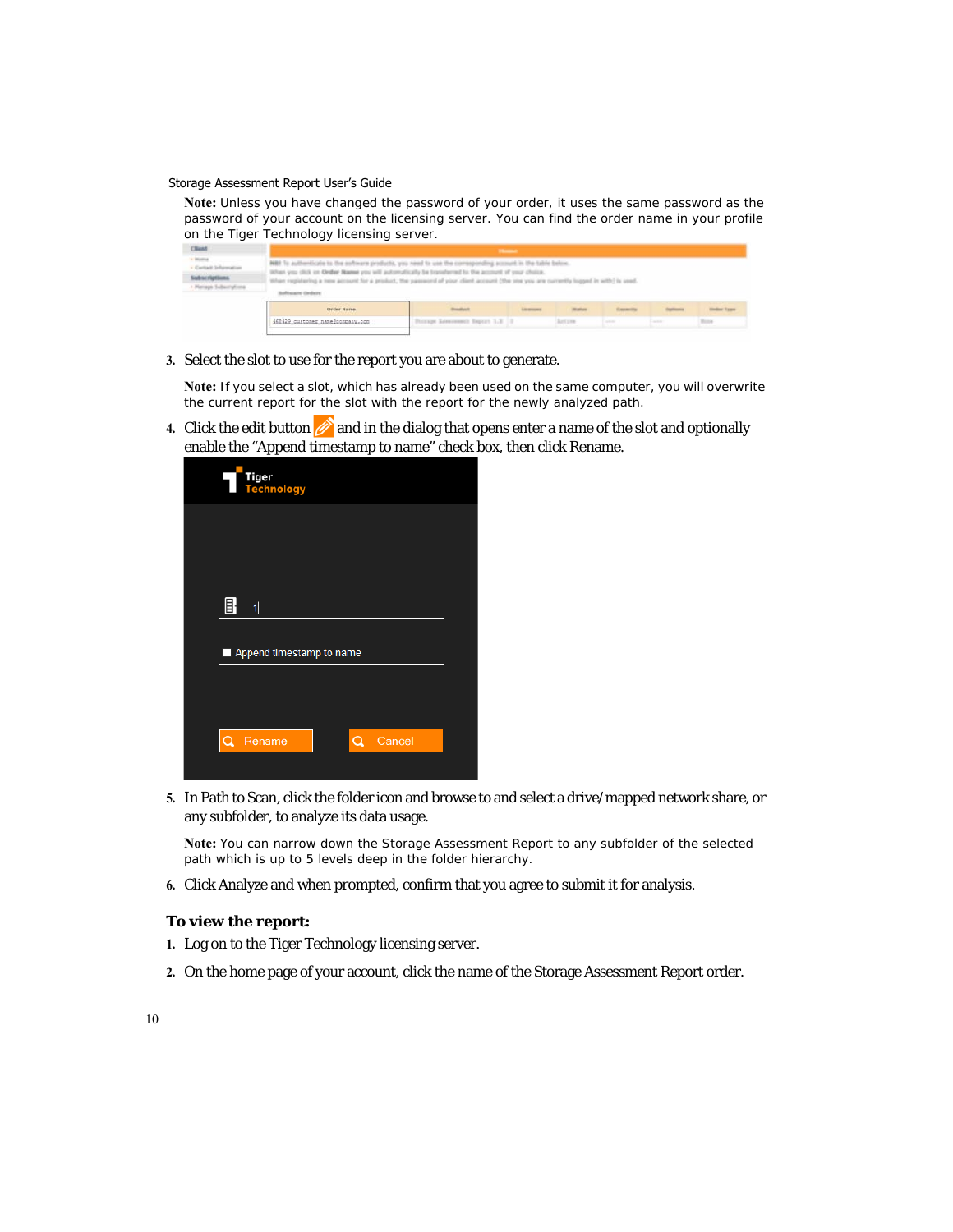**3.** At the top of the page, click the name of the slot corresponding to the path whose report you want to view.



**Note:** *If the page displays only the sample report, you have either not completed your registration*  with the required payment information or have not submitted any metadata for analysis, following *the steps [on page 9.](#page-8-0)*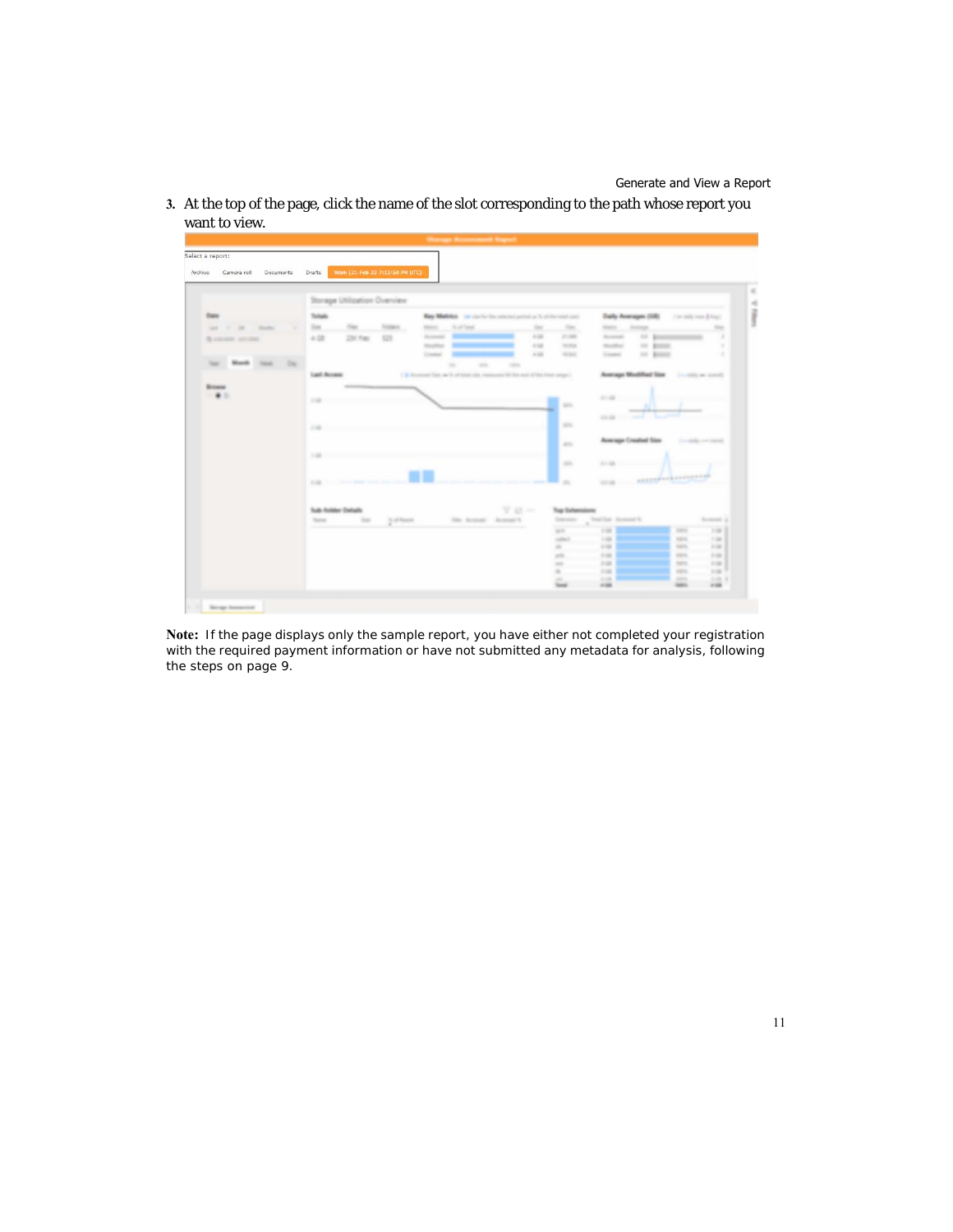<span id="page-11-0"></span>

The web report about the selected drive gives you statistics about the number, size and % of total size of:

- created files
- accessed files
- modified files

The report presents the state of data usage for a selected time frame - any number of years, months, weeks or days. To refine the time frame for which you want to view a report, use the controls in the upper left corner:



You can choose to display the distribution of data for the selected time frame by year, month, week or day, clicking the respective tab below the time frame controls. This updates the Last Access, Average Modified and Average Created graphs. At the bottom of the report you can view statistics about each sub-folder of the analyzed path and about the top 7 file types by size.

Hovering your mouse over any of the graphs displays additional information.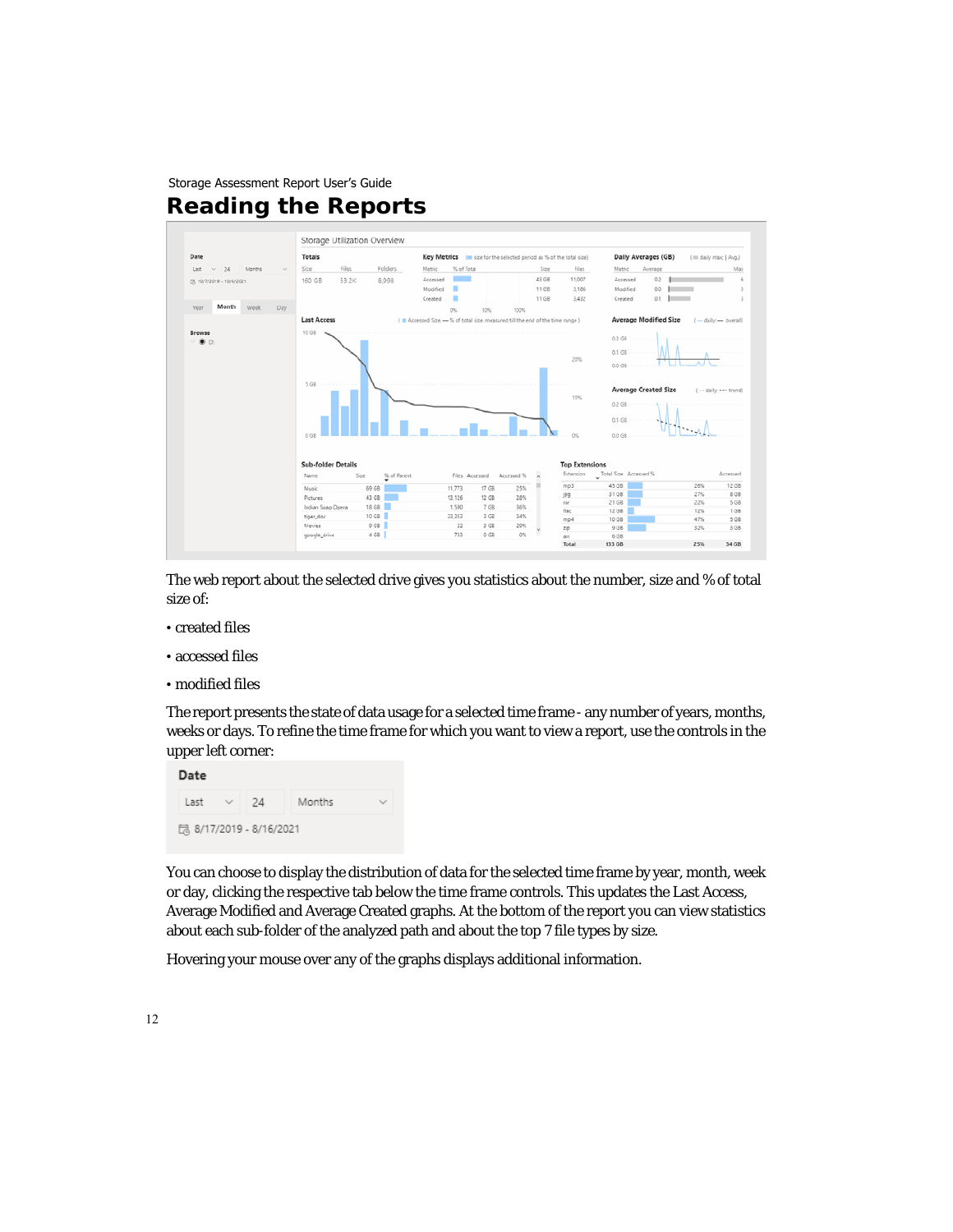# **Choosing the Path to be Analyzed**

While choosing the path to analyze depends greatly on your knowledge of your organization's workflow and data structure, you can adhere to the following rules for more consistent results:

• You can gain better insight into your organization's data usage, comparing statistics over longer periods of time. Thus, it is advisable to generate it for a storage device, which has been actively in use for at least one year.

• All sub-folders of the analyzed path should show a similar pattern of data usage over a longer period of time. Deviations from the general data usage pattern in one sub-folder can distort the conclusions you make about the parent folder.

With all of the above in mind, you can refine the report statistics to a specific path, by simply browsing to and selecting it under Browse in the lower left pane of the report:



# <span id="page-12-0"></span>**Analyzing the Report**

## <span id="page-12-1"></span>**Assessing Future Data Growth**

In today's digital world data is rarely decreasing. You can estimate by how much your organization's data is growing on a yearly basis by simply comparing the statistics about the size of all newly created data from several consecutive years. This, combined with calculations about planned wear and tear, allows you to estimate the approximate future investments needed to maintain your current storage workflow.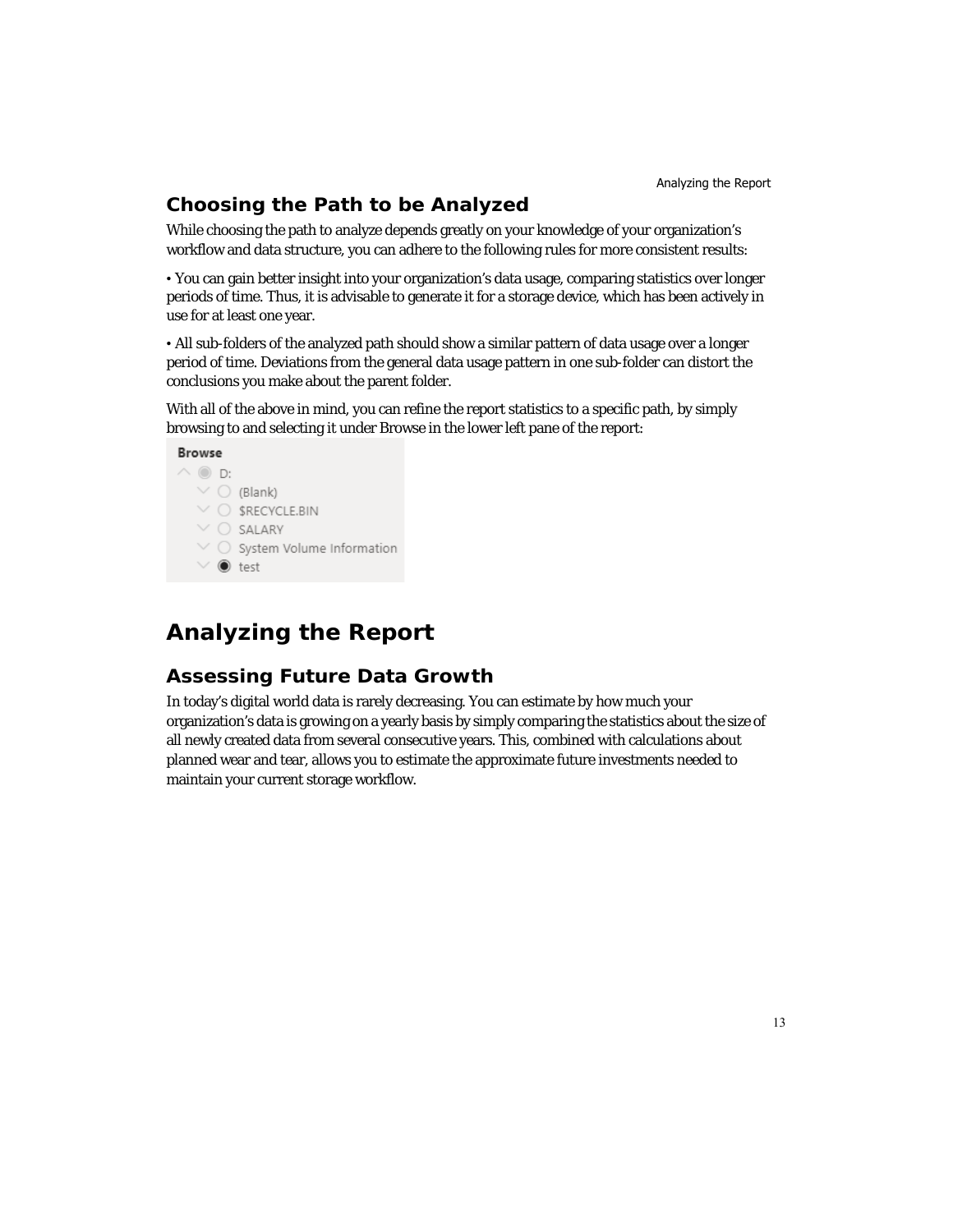#### **Sample steps to estimate your data growth:**

**1.** Load the report for the desired slot and in the left pane, configure the controls above to display a report for the last two years.



**2.** Check the Created field of the Storage Utilization Overview.

| <b>Files</b> | <b>Folders</b> | <b>Metric</b> |                    |            | <b>Size</b> | Files                                                 |
|--------------|----------------|---------------|--------------------|------------|-------------|-------------------------------------------------------|
| 551K files   | 87 2K          | Accessed      |                    |            | 744 GB      | 50,454                                                |
|              |                | Modified      |                    |            | 155 GB      | 13,992                                                |
|              |                | Created       |                    |            | 359 GB      | 29.285                                                |
|              |                |               | <b>Key Metrics</b> | % of Total |             | (size for the selected period as % of the total size) |

- **3.** Repeat the above two steps, changing the time criteria of the report to just one year.
- **4.** Deduct the size of all newly created files on your storage for the last two years from the same value in the report for the last year only and you will get the approximate used space increase on your local storage.

## **Estimate the Benefits of Hybrid Storage**

In the context of this document, hybrid storage refers to a storage environment made up of onpremises and a public/private cloud infrastructure. Users and applications perceive all components of the hybrid storage as one whole although it is comprised of the following tiers:

• local storage tier - this is the on-premises infrastructure, which provides immediate access to your data.

• nearline tier - this is the hot or cool tier (or their respective equivalents) of your public cloud storage provider. Both allow fast retrieval of data residing there to the local tier, where it can be previewed or modified. The difference between hot and cool lies in the ratio between costs for hosting data on the respective tier and the speed of retrieving it.

• archival tier - this is the cloud storage option intended for storing data that is hardly ever used. While the price for storing data in the archival tier is much lower compared to other cloud tiers, retrieving data from this tier takes considerable time and is more expensive.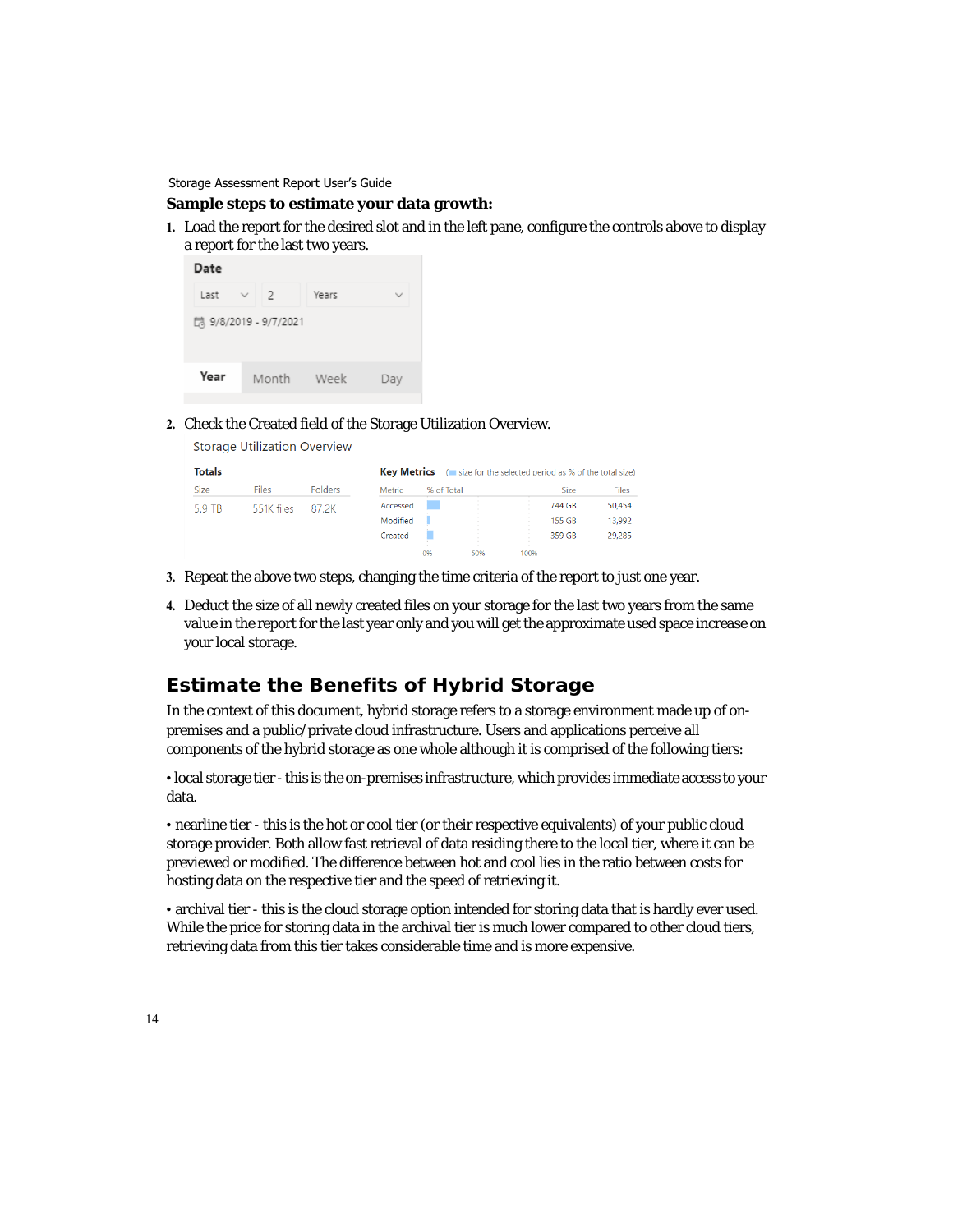The main benefit of fast local storage is that all data is readily available for everyone to preview, access and modify. Deducting the amount of local data that has not been accessed in the last year, for example, allows you to easily assess how much dormant data is taking up valuable local storage resources. Moving such data to a nearline or archive tier of the hybrid storage will not only free local space, but will enormously ease the process of planned local storage replacement as there will be less data to migrate.

#### **Sample steps to estimate the amount of data which can be moved to the cloud:**

- **1.** Load the report for the desired slot and if necessary, refine the analyzed path by selecting a subfolder.
- **2.** In the left pane, configure the Date controls to display a report for the last year.

| Date                   |                   |       |             |  |  |  |
|------------------------|-------------------|-------|-------------|--|--|--|
| Last                   | 1<br>$\checkmark$ | Years | $\check{ }$ |  |  |  |
| [3 9/8/2020 - 9/7/2021 |                   |       |             |  |  |  |
| Year                   | Month             | Week  | Dav         |  |  |  |

**3.** Check the Storage Utilization Overview of the report.

| <b>Storage Utilization Overview</b> |  |
|-------------------------------------|--|
|                                     |  |

| <b>Totals</b> |              |                |          |            | <b>Key Metrics</b> $($ <b> size for the selected period as % of the total size)</b> |      |             |              |
|---------------|--------------|----------------|----------|------------|-------------------------------------------------------------------------------------|------|-------------|--------------|
| <b>Size</b>   | <b>Files</b> | <b>Folders</b> | Metric   | % of Total |                                                                                     |      | <b>Size</b> | <b>Files</b> |
| 5.9 TB        | 551K files   | 87.2K          | Accessed |            |                                                                                     |      | 744 GB      | 50,454       |
|               |              |                | Modified |            |                                                                                     |      | 155 GB      | 13.992       |
|               |              |                | Created  |            |                                                                                     |      | 359 GB      | 29,285       |
|               |              |                |          | 0%         | $\sim$<br>50%                                                                       | 100% |             |              |

**4.** Deduct the size of accessed files from the total size of files on your storage and you will get the approximate amount of space you can free on your local storage by moving data that has not been accessed to a nearline tier of hybrid storage. The sum will also allow you to get a rough estimate of the costs of hosting nearline or offline data in the cloud.

# **Estimate the Need for a Hybrid Storage Archival Tier**

The main difference between cloud storage tiers is in the price and time needed to retrieve data from the respective tier. While the archival tier provides a much cheaper option for storing data, the price for retrieving data from it is higher and the time needed to accomplish it is longer. Thus, the archival tier of any cloud storage provider is most suitable for safely storing data that you do not access and that you may have to retrieve only to recover from disaster, for example.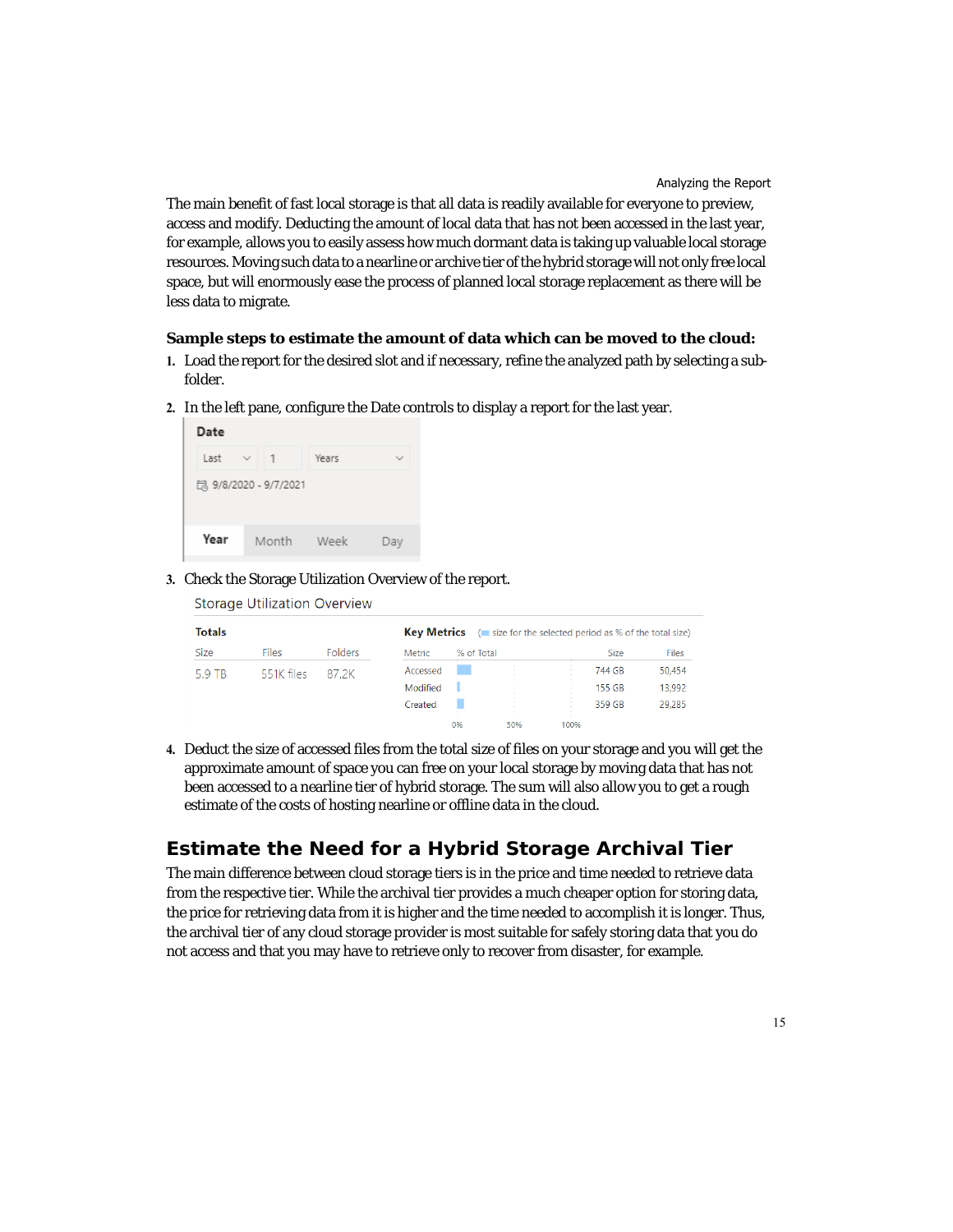An approximate evaluation of whether data in the analyzed path is suitable for archiving can be performed by comparing the graphs for last accessed data and average created size for a period of one year. If the graphs show similar patterns, data is suitable for archiving and vice versa.

### **Sample steps to compare the "Last Access" and "Average Created" graphs:**

- **1.** Load the report for the desired slot and if necessary, refine the analyzed path by selecting a subfolder.
- **2.** In the left pane, click the year tab and configure the controls above to display a report for the last year.



**3.** Compare the Last Access and Average Created Size graphs:

• an example of matching patterns - a peak in both file access and file creation is visible at the same point in time in both graphs:

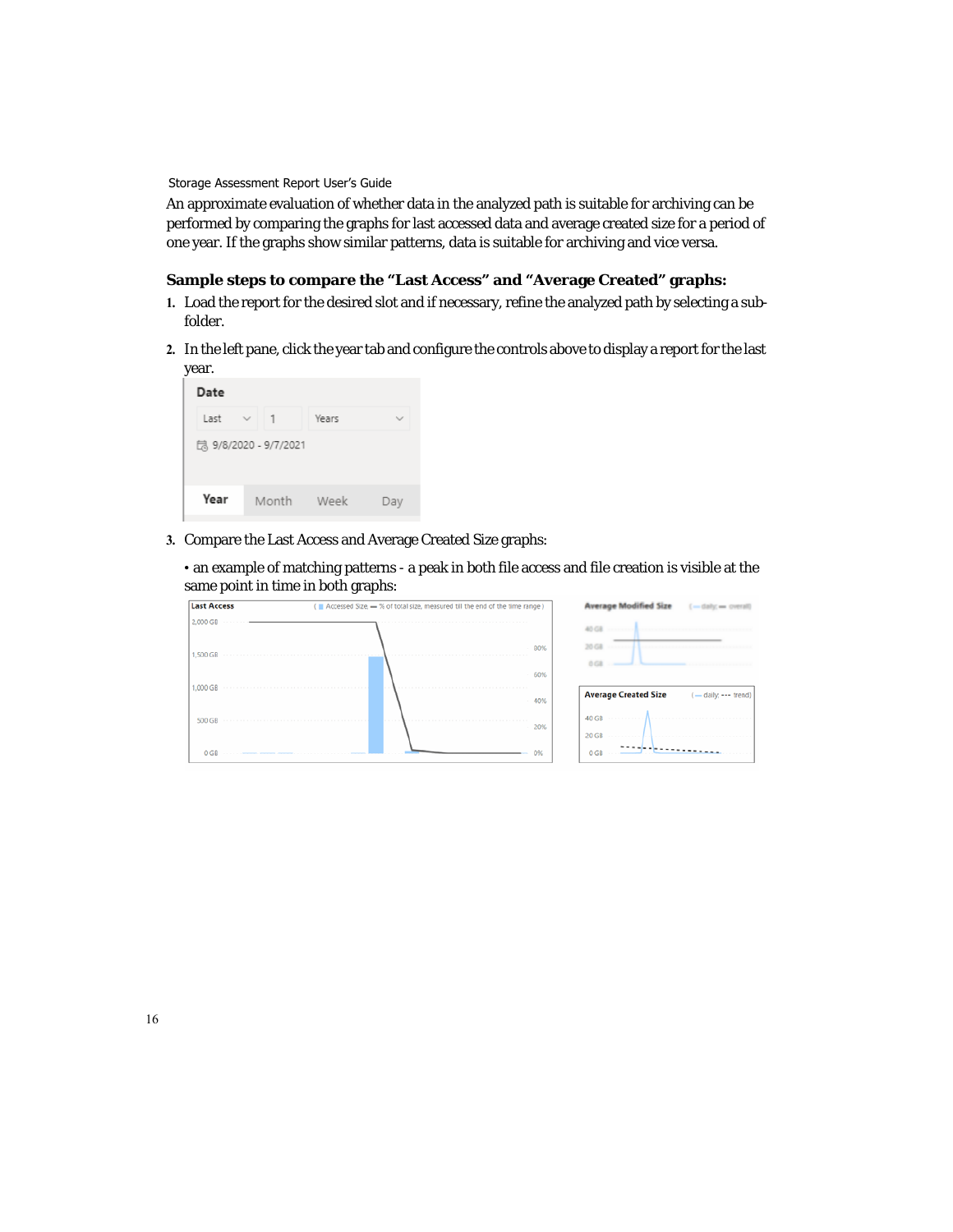• an example of patterns that do not match - a peak value in the middle of the analyzed period is present in the Last Access graph, but is missing in the Average Created Size graph:



### **Estimating the Daily Cloud Upload Size**

As traditional applications cannot write directly in the cloud, with hybrid storage data is first created on the local storage tier and then copied or moved to the respective cloud tier. Thus, aside from the amount of data that can be made accessible from the cloud tier, when planning the migration to a hybrid storage workflow, it is necessary to estimate approximately how much data will be uploaded to the cloud on a daily basis. By adding the average daily size of all created files to the average daily size of all modified files for a period of one year, for example, you can roughly estimate how much data will be replicated to the cloud daily. For example, if the daily average size of created files is 2.3GB and the daily average size of modified files is 1GB, you can expect to upload 3GB to the cloud on a daily basis.

### **To estimate the approximate daily upload size:**

- **1.** Load the report for the desired slot and if necessary, refine the analyzed path by selecting a subfolder.
- **2.** In the left pane, configure the controls to display a report for the last year.

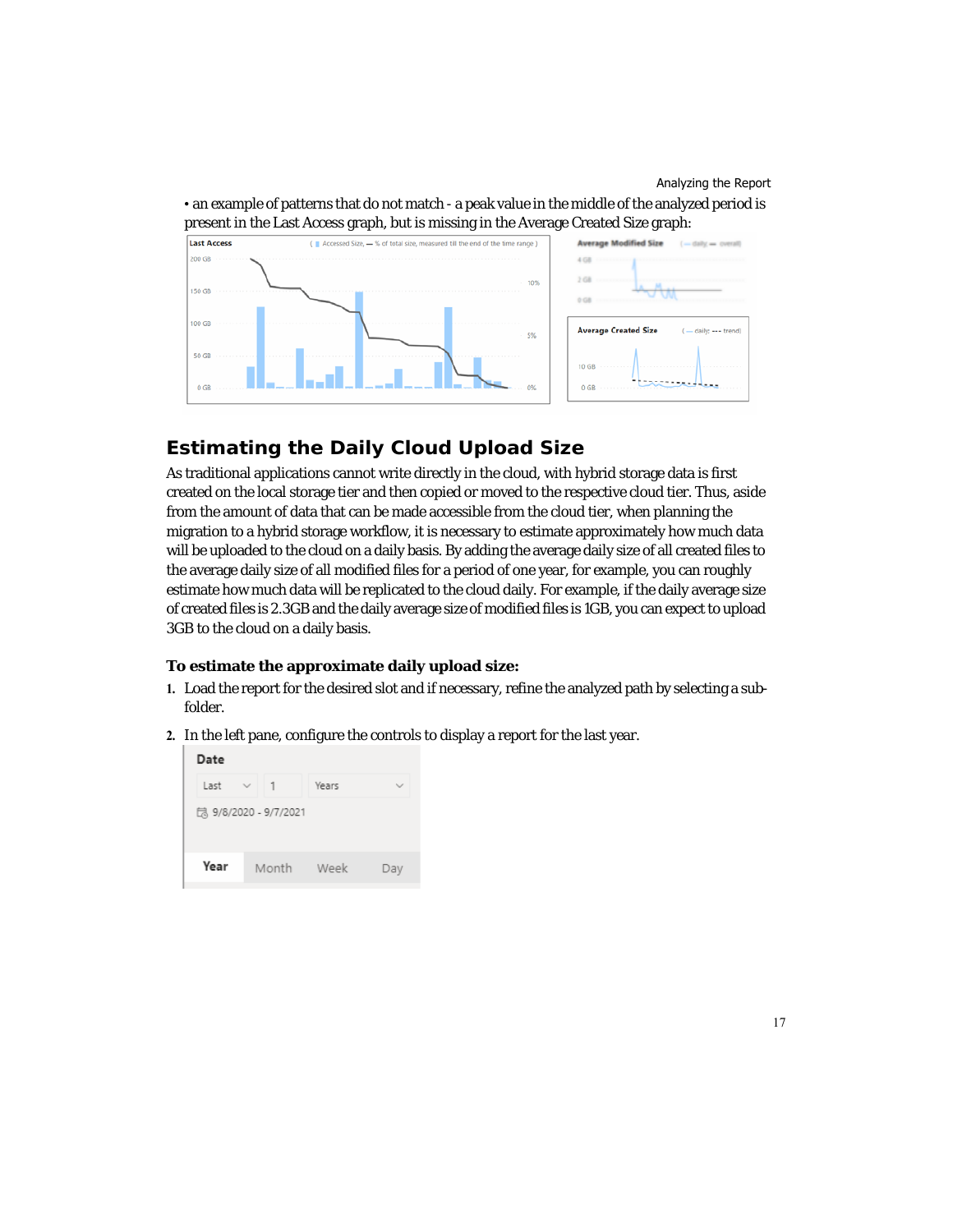**3.** Check the Daily Averages field of the report.

|          | Daily Averages (GB) | $\left($ $\blacksquare$ daily max; $\blacksquare$ Avg.) |     |  |  |
|----------|---------------------|---------------------------------------------------------|-----|--|--|
| Metric   | Average             |                                                         | Max |  |  |
| Accessed | 4.9                 |                                                         | 114 |  |  |
| Modified | 1.0                 |                                                         | 15  |  |  |
| Created  | 2.3                 |                                                         | 113 |  |  |

**4.** Add the average daily size of modified files to the average daily size of created files and you will get the approximate size of data which will be replicated daily.

### **Estimating the Amount of Versioned Data in the Cloud**

When turning on versioning in the cloud, one of the main considerations is how much space versioned data would take up. You can easily estimate the costs of hosting each version of a replicated file in the cloud, by checking the size of modified files in the analyzed path for a period of one year, for example. You can also estimate approximately how much versioned data you will upload daily.

### **Sample steps to calculate the size of versioned data in the cloud:**

- **1.** Load the report for the desired slot and if necessary, refine the analyzed path by selecting a subfolder.
- **2.** In the left pane, configure the controls to display a report for the last year.

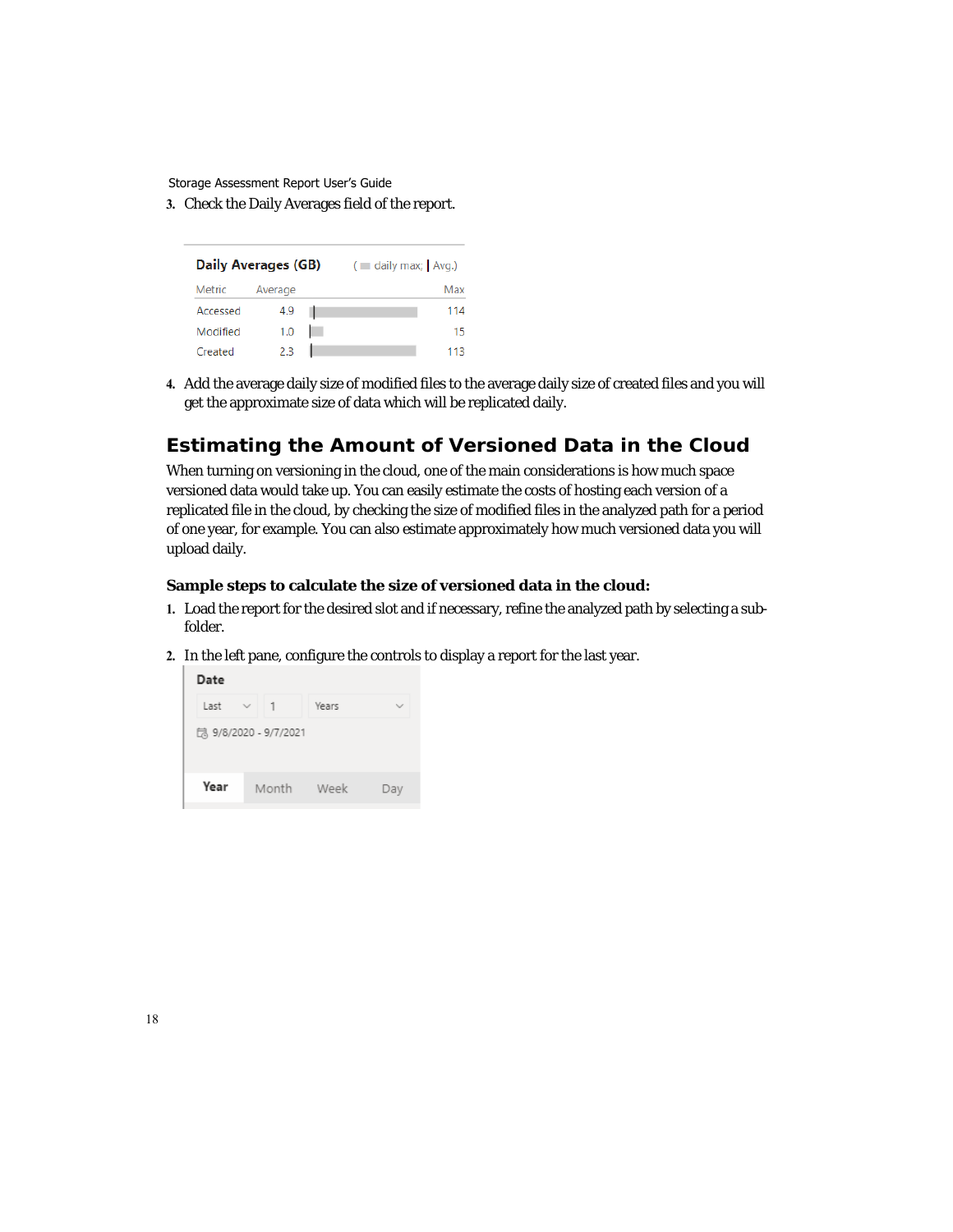**3.** Check the size of modified files for the selected time frame in the Storage Utilization Overview of the report - this value corresponds to the approximate size of versioned data that will be hosted on your cloud target on a yearly basis.

| <b>Storage Utilization Overview</b> |              |                                                                             |          |            |     |      |             |              |
|-------------------------------------|--------------|-----------------------------------------------------------------------------|----------|------------|-----|------|-------------|--------------|
| <b>Totals</b>                       |              | <b>Key Metrics</b><br>(size for the selected period as % of the total size) |          |            |     |      |             |              |
| <b>Size</b>                         | <b>Files</b> | <b>Folders</b>                                                              | Metric   | % of Total |     |      | <b>Size</b> | <b>Files</b> |
| 5.9 TB                              | 551K files   | 87 2K                                                                       | Accessed |            |     |      | 744 GB      | 50,454       |
|                                     |              |                                                                             | Modified |            |     |      | 155 GB      | 13,992       |
|                                     |              |                                                                             | Created  |            |     |      | 359 GB      | 29.285       |
|                                     |              |                                                                             |          | 0%         | 50% | 100% |             |              |

**4.** Check the average size of modified files in the Daily Averages section of the report to calculate approximately how much versioned data you will be uploading on a daily basis.

| <b>Daily Averages (GB)</b> |         | $\left($ $\blacksquare$ daily max; $\blacksquare$ Avg.) |     |  |  |
|----------------------------|---------|---------------------------------------------------------|-----|--|--|
| Metric                     | Average |                                                         | Max |  |  |
| Accessed                   | 4.9     |                                                         | 114 |  |  |
| Modified                   | 1.0     |                                                         | 15  |  |  |
| Created                    | 2.3     |                                                         | 113 |  |  |

# <span id="page-18-0"></span>**Configure Tiger Bridge**

Tiger Bridge is Tiger Technology's data lifecycle manager for hybrid storage environments. It lets you pair a source (a locally mounted NTFS volume or an SMB/NFS network share) with a cloud storage target into seamless unity. Tiger Bridge automates the assignment of data to the source or the target tier, based on user-defined policies, thus addressing various workflow challenges - from alignment of data with storage costs, transparent data migration and synchronization between storage devices or geographically dispersed places, to extending your primary storage to the cloud and acting as a gateway to object storage.

### **Specify Tiger Bridge Sources**

When configuring a source, you let Tiger Bridge automatically manage all data in the source's path including data in all sub-folders based on the policies for data replication, space reclaiming and data archiving you have specified. With this in mind, you can use the Storage Assessment Report to view statistics about a drive's folders and to decide whether to apply the same automatic data management policies to all of them or to configure separate sources depending on different data lifecycle patterns in different folders.

You can also use the report to decide whether a sub-folder of an analyzed path should be automatically managed by Tiger Bridge or added as an excluded location whose data you can manage only manually.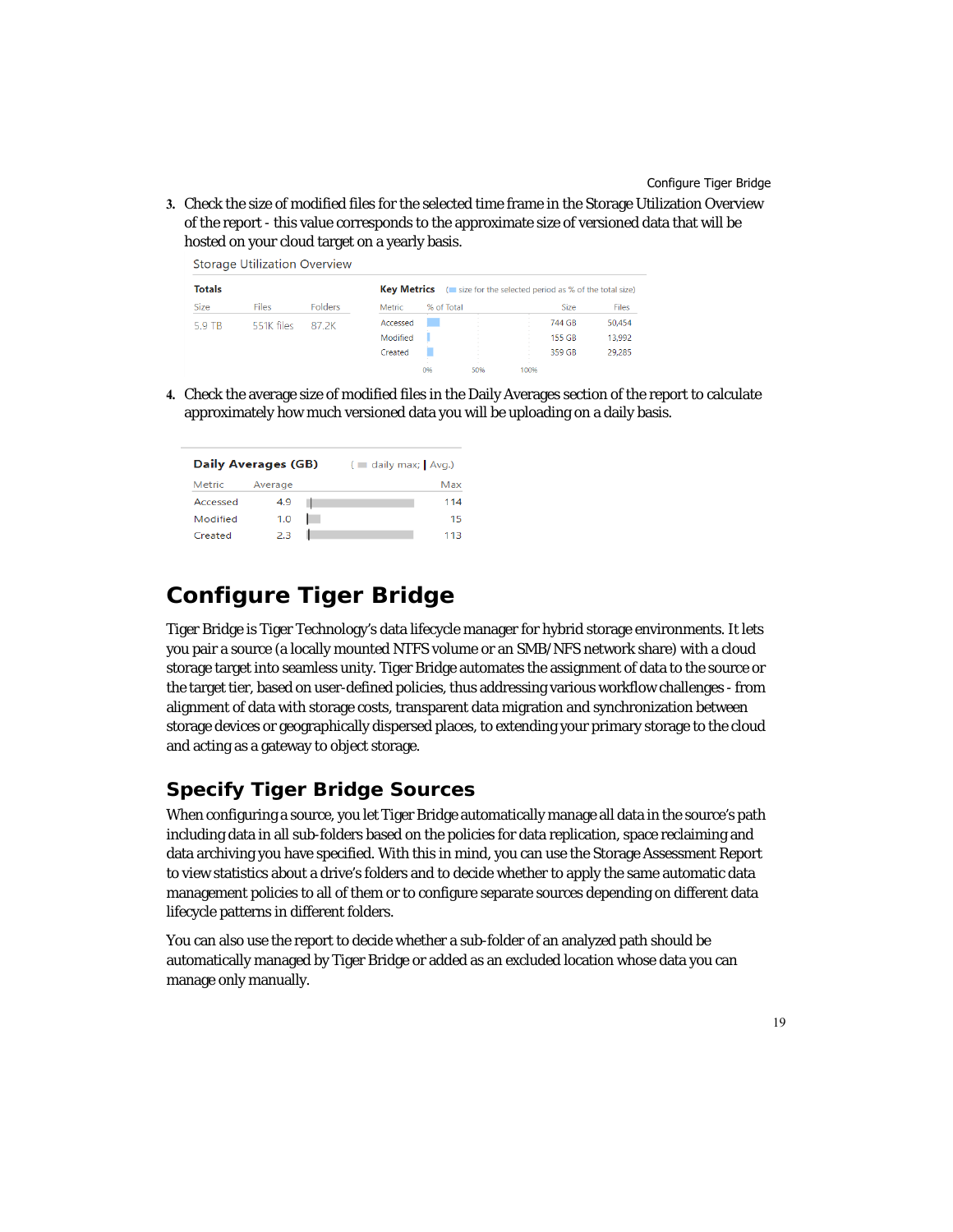### **Configure Automatic Policies**

Tiger Bridge utilizes user-defined policies to automatically manage data in your sources. These policies operate using parameters which instruct Tiger Bridge what data to process and when to process it. You can use the results of the Storage Assessment Report as a basis for specifying the parameters of the different policies depending on the specifics of your data usage workflow.

**replication policy —** this policy governs what data from the local storage needs to also be copied to the respective tier of the cloud storage target. Depending on the needs of your workflow, you can configure it to replicate all data as soon as possible (data backup and DR workflows) or synchronize the replication of data with its removal from the local storage (hierarchical storage and data archiving workflows). The replication policy uses just one parameter - Tiger Bridge replicates a file only when a specified amount of time has passed after its last modification, thus assuming the file will not undergo any further changes. To adjust it using the statistics of the report, compare values about the number and size of modified files on a source from different points in time.

**space reclaiming policy —** this policy governs which data needs to be moved to the nearline tier of the target, freeing space on your local storage. It operates using two parameters - for how long a file has not been accessed and how big the file is. Use the accessed files statistics from the report to decide what value would not interrupt your normal workflow by having to retrieve a file from the target in order to access it. The statistics about average file sizes can give you a clue how big a file should be in order to free the needed space on your local storage by moving it to cloud storage. In the space reclaiming policy you can also configure the used space and maximum used space thresholds based on the expected data growth, using the information in ["Assessing Future](#page-12-1)  [Data Growth" on page 13.](#page-12-1)

**data archiving policy** — this policy governs what data needs to be copied to the archival tier of the target. The policy operates using two parameters - for how long a file has not been accessed and how big the file is. Use the accessed files statistics from the report to decide what files can be moved to the archival tier without any foreseeable need to keep them ready for retrieval unless you have to recover from disaster. When combined with the space reclaiming policy, all files copied to the archival tier can also be replaced by offline files on your source, thus freeing space on it. The statistics about average file sizes can give you a clue how big a file should be in order to free the needed space on your local storage by moving it to cloud storage.

### **Configure Ransomware Protection**

To prevent replication of files that have been encrypted on your source due to a ransomware attack, Tiger Bridge provides you with a fail-safe setting, which automatically pauses the replication once the number of files queued for re-replication exceeds a limit set by you. As files are queued for rereplication only if they are modified on the source, to configure this protection mechanism, you need to know what the maximum files modification rate of your organization is. Although the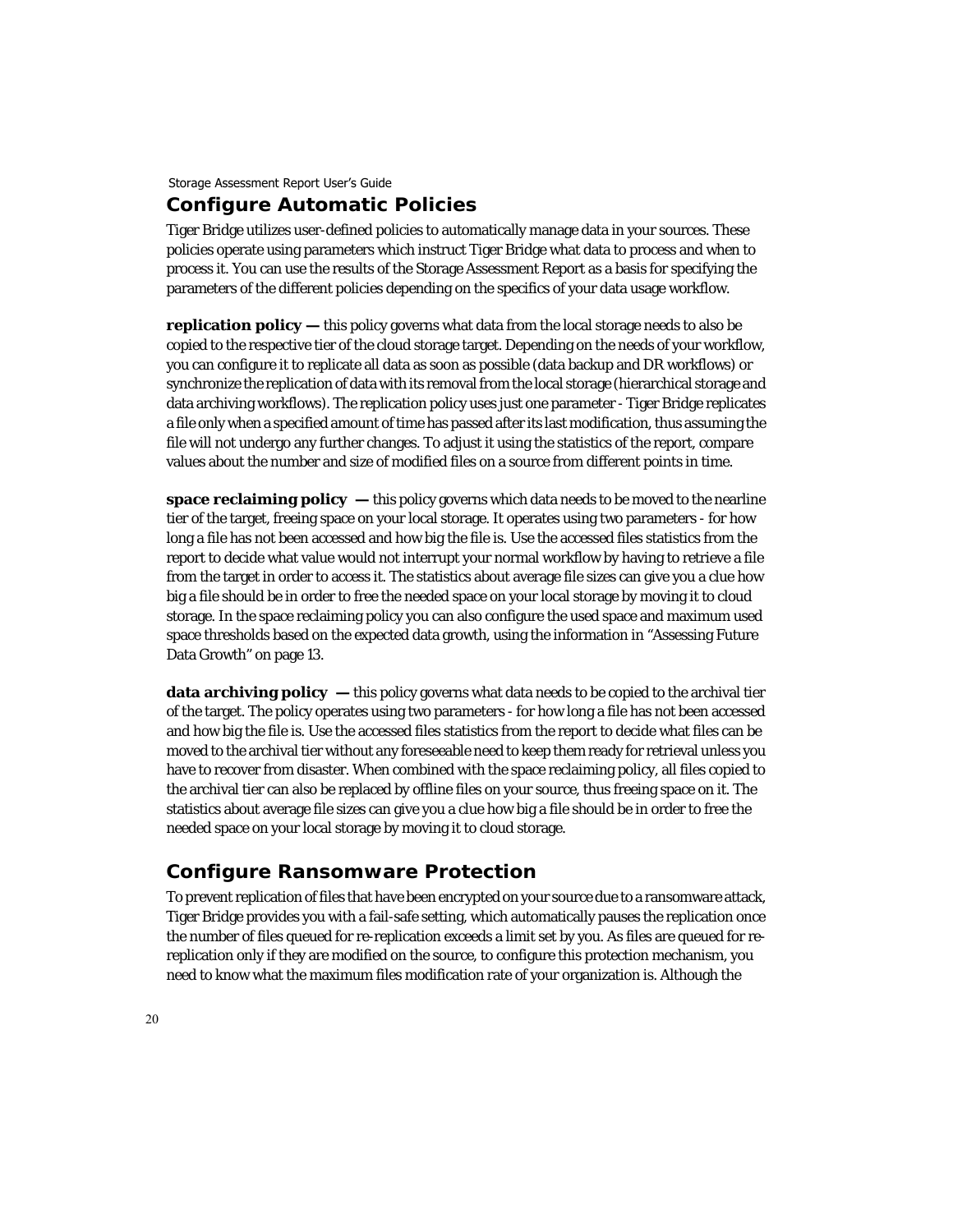maximum number of modified files may also include modified files that have not been replicated yet, it gives you a good starting point for calculating the limit above which the modification rate may signify that you are victim of a ransomware attack.

#### **Sample steps to estimate the maximum number of modified files:**

- **1.** Load the report for the desired slot and navigate to path added as a source.
- **2.** In the left pane, click the Day tab and configure the controls above to display a report for the last year.



**3.** In the Last Access graph, find peak value day, hover your mouse over it until the tooltip with additional details is displayed, and then click on the graph to update the statistics with data about just that day.





**4.** Check the number of modified files for the date in the Storage Utilization Overview of the report - this is the approximate maximum modification rate, and any value above it may designate that your data is being encrypted due to a ransomware attack.

| <b>Storage Utilization Overview</b> |              |                                                                             |          |            |     |                  |             |              |
|-------------------------------------|--------------|-----------------------------------------------------------------------------|----------|------------|-----|------------------|-------------|--------------|
| <b>Totals</b>                       |              | <b>Kev Metrics</b><br>(size for the selected period as % of the total size) |          |            |     |                  |             |              |
| <b>Size</b>                         | <b>Files</b> | <b>Folders</b>                                                              | Metric   | % of Total |     |                  | <b>Size</b> | <b>Files</b> |
| 5.9 TB                              | 551K files   | 87 2K                                                                       | Accessed |            |     | $\sim$           | 744 GB      | 50,454       |
|                                     |              |                                                                             | Modified |            |     | $\sim$           | 155 GB      | 13,992       |
|                                     |              |                                                                             | Created  |            |     | $\sim$<br>$\sim$ | 359 GB      | 29.285       |
|                                     |              |                                                                             |          | 0%         | 50% | 100%             |             |              |